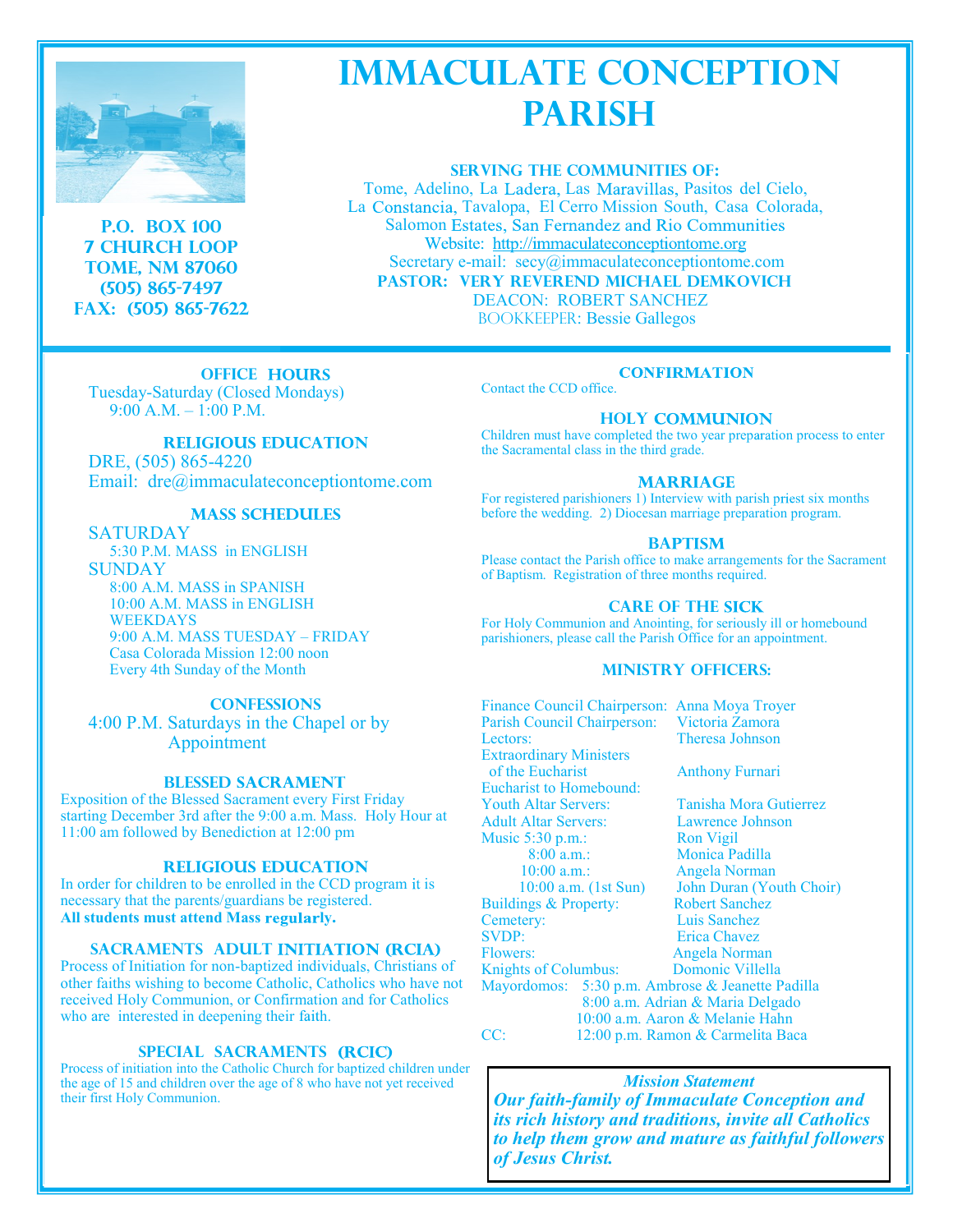# **IMMACULATE CONCEPTION CATHOLIC CHURCH TOME, NEW MEXICO**

June 5, 2022 First Reading: Acts 2:1-11 Psalm: 104:1, 24, 29-30, 31, 34 Second Reading: Romans 8:8-17 Gospel: John 14:15-16, 23b-26



Mon. Jun 6 - No Service

Tue. Jun 7<br>9:00 am +Mellie Zamora by Danny Zamora & Family +Emma Sedillo by Aurora Sanchez

| Wed. Jun 8<br>$9:00 \text{ am}$ | +Raj Asbury by Rita Lozano<br>+Rosie Griego & +Gloria Duran by Rita Lozano<br>Health of Michelle Mattmann by Robert Mattmann Family |
|---------------------------------|-------------------------------------------------------------------------------------------------------------------------------------|
| Thu. Jun 9<br>$9:00 \text{ am}$ | Health of Laura Madrid by the Madrid Family                                                                                         |
| $9:00 \text{ am}$               | Fri. Jun 10 Immaculate Conception Parishioners                                                                                      |

### Sat. Jun 11<br>5:30 pm +Nolberto Romero (B/B) by Andrew & Sylvia Sanchez Health of Maria Herminia Rodriguez by Mr. & Mrs. Dekin +Marcella Silva by Ramon Silva

### Sun. Jun 12 8:00 am +Manuel, +Margarita Montoya & Pat Kellerman by Manuel Montoya

10:00 am +Mellie Zamora & +Lydia Olguin by Danny Zamora & Family Health of Michelle Mattmann by Robert Mattmann Family +Cliffton Davis by Cornell & Mariah Davis Immaculate Conception Parishioners

**Collections:** 

**5/29/22: Not Available**

**Counters: 5/29: Melissa, Melanie, Frances 6/5: Sandra, Norma, Teresa 6/12:** Tanya, Nancy, Melissa **6/26: Frances, Melanie, Melissa** 

**Online Giving the easy way to keep current with your envelopes; sign on to online giving on the website.**

**Those interested in joining the Grounds & Gardens committee (formerly the Grounds & Monuments) please call the parish office. Bring your gifts and green thumbs to the party!**



**The Archdiocese of Santa Fe entered into Chapter 11 Reorganization during the first week of December 2018. The utmost concern is for the victims of abuse. Our prayers are with them. The Annual Catholic Appeal Foundation is not part of the Chapter 11 filing. ACA is separately incorporated and funding is not available for legal claims. ACA remains a significant source of funding for the ministries and services of the Archdiocese of Santa Fe throughout this process and beyond. Christ's loving work must endure through this. Thank you for continuing to support these efforts.**

# **WEEKLY CALENDAR OF EVENTS**

**6/8: 6/9: 6/10:** 

**6/7:** 



# *With compassion and concern, we offer our prayers for our community and especially for the sick of our parish:*

Eliana Alderete, Martin Alderete, Chance Apodaca, Joe S. Aragon, Jaime Armendariz, Annette Baca, Eddie Baca, Jeff Baca, Michelle Baca, Elaine Bland, Antoinette Bencomo, Luga Calles, Gloria Castillo, Helen Chavez, Joseph Cook, Ernestine Cordova, Roselyn Cordova, Mary Crespin, Renee DeBaca, Flora Eylicio, Diane Figgie, Ernest Fresquez, Maria Garcia, Yolanda Gallegos, Patricia Gardner, Dolly Glass, Joel Gutierrez, Dorella Hooper, Harold Wayne Hooper, Isabel Jacquez, Allen Kenyon, Eileen Krug, Diana Lara, David Lopez, Robert Frank Lopez, Dayna Lozano, Rita Lozano, Abel Lueras, Dayjah Lueras, Sally Lynch, Crispin Madrid, Laura Madrid, Aryel Maldonado, Anna Marie, Connie Marquez, Prudencio Marquez, Manuel Montoya, Waylon Moore, Chester Moya, Charli Orgas, Jose C. Ortega, Conrado Otero, Tonia Pena, Gene Perez, Freddie Peralta, Erlinda Rael, Herman Rael, Jose Rael, Benjamin Rispoli, Ray Rivera, Dennis Rodriguez, Connie Rodriguez, Eduardo Rodriguez, Nicario Romero, Virginia "Jennie" Romero, Michelle Ruiz, Anthony Salcido, Isaiah Sanchez, Mariah Sanchez, Marty D. Sanchez, Proceso Sanchez, Tamara Sanchez, Michael Sandoval, Alex Santacruz, Mara Segal, James Sneed, William "Bill" Taylor, Jose Luis Villa

P*lease call the office to add or remove a name. Thank you.*

# **Join Father Michael on a pilgrimage to England !**

**Sept 15, 2022—Sept 24, 2022**

**For more information please call: Holy Land Travel 505-217-9460**

> **or Toll free 866-339-3323**

# **NOS VAMOS A CASAR**

**Preparacion Matrimonial en Español Sabado 23 de Julio De 8:30 am—4:00 pm & Domingo 24 de Julio de 8:30 am—12 pm**

**Para mas informacion llame al 505-831-8147 o ebecerra@archdiosf.org**